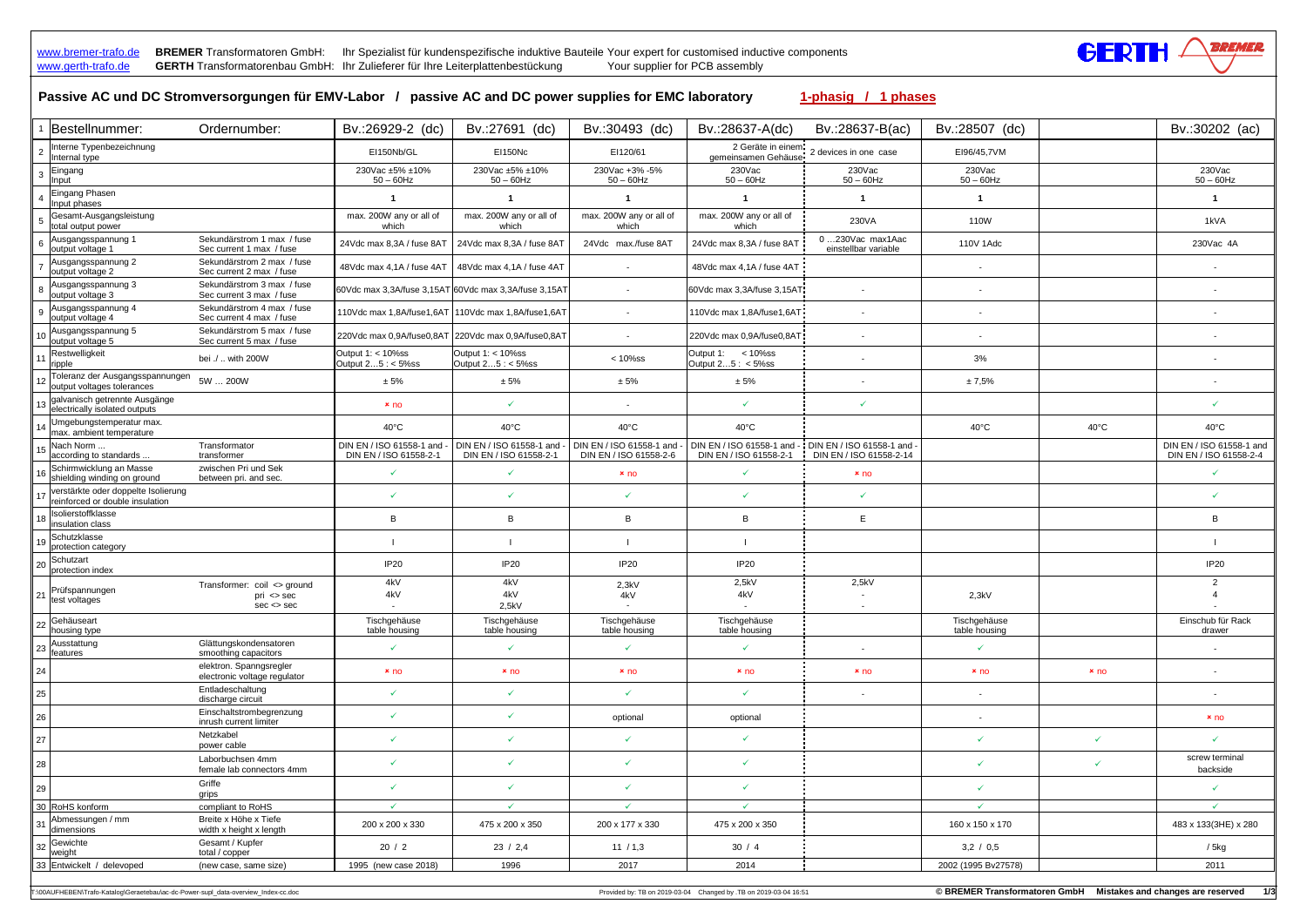## www.bremer-trafo.de **BREMER** Transformatoren GmbH: Ihr Spezialist für kundenspezifische induktive Bauteile Your expert for customised inductive components

| Passive AC und DC Stromversorgungen für EMV-Labor / passive AC and DC power supplies for EMC laboratory<br>3-phasig / 3 phases<br>1 Bestellnummer:<br>Bv.:30228 (ac)<br>Bv.:30230 (dc)<br>Bv.:30551 (dc)<br>Ordernumber:<br>Bv.:30229 (ac)<br>Interne Typenbezeichnung<br>3UI150/77<br>3UI150/52<br>3UI120/41<br>3UI102/46,5<br>Internal type<br>Eingang<br>3x 400Vac ±5%<br>3x 400Vac ±5%<br>3x 400Vac -2%<br>3x 400Vac ±5%<br>$50 - 60$ Hz<br>$50 - 60$ Hz<br>$50 - 60$ Hz<br>$50 - 60$ Hz<br>Input<br>Eingang Phasen<br>$\overline{\mathbf{3}}$<br>3<br>3<br>-3<br>Input phases<br>Gesamt-Ausgangsleistung<br>max. 200W any or all of<br>3,45kVA<br>2,76kVA<br>960W<br>total output power<br>which<br>Sekundärstrom 1 max / fuse<br>24Vdc max 8,3A / fuse<br>Ausgangsspannung 1<br>6<br>3x 400/230V 5,2Aac<br>3x 400/230V 4,2Aac<br>60Vdc 8Adc<br>8AT<br>output voltage 1<br>Sec current 1 max / fuse<br>Sekundärstrom 2 max / fuse<br>Ausgangsspannung 2<br>48Vdc max 4,1A / fuse<br>60Vdc 8Adc<br>output voltage 2<br>4AT<br>Sec current 2 max / fuse<br>Sekundärstrom 3 max / fuse<br>60Vdc max 3,3A/fuse<br>Ausgangsspannung 3<br>60Vdc 8Adc<br>output voltage 3<br>3,15AT<br>Sec current 3 max / fuse<br>Sekundärstrom 4 max / fuse<br>110Vdc max<br>Ausgangsspannung 4<br>$\mathbf{Q}$<br>$\blacksquare$<br>output voltage 4<br>Sec current 4 max / fuse<br>1,8A/fuse1,6AT<br>Sekundärstrom 5 max / fuse<br>220Vdc max<br>Ausgangsspannung 5<br>output voltage 5<br>Sec current 5 max / fuse<br>0.9A/fuse0.8AT<br>Restwelligkeit<br>bei ./  with 200W<br>4,2%<br>4,2%<br>11<br>$\sim$<br>ripple<br>Toleranz der Ausgangsspannungen<br>5W  200W<br>± 5%<br>output voltages tolerances<br>13 galvanisch getrennte Ausgänge<br>$\checkmark$<br>$\checkmark$<br>√ Vectorgroup Diii5<br>✔ Vectorgroup Diii5<br>electrically isolated outputs<br>Umgebungstemperatur max.<br>$40^{\circ}$ C<br>$40^{\circ}$ C<br>$40^{\circ}$ C<br>$40^{\circ}$ C<br>max. ambient temperature<br>DIN EN / ISO 61558-1 and<br>DIN EN / ISO 61558-1 and<br>DIN EN / ISO 61558-1 and<br>DIN EN / ISO 61558-1 and<br>Nach Norm<br>Transformator<br>according to standards<br>transformer<br>DIN EN / ISO 61558-2-4<br>DIN EN / ISO 61558-2-4<br>DIN EN / ISO 61558-2-4<br>DIN EN / ISO 61558-2-1 |  |  |  |  |  |  |  |  |  |  |  |  |
|---------------------------------------------------------------------------------------------------------------------------------------------------------------------------------------------------------------------------------------------------------------------------------------------------------------------------------------------------------------------------------------------------------------------------------------------------------------------------------------------------------------------------------------------------------------------------------------------------------------------------------------------------------------------------------------------------------------------------------------------------------------------------------------------------------------------------------------------------------------------------------------------------------------------------------------------------------------------------------------------------------------------------------------------------------------------------------------------------------------------------------------------------------------------------------------------------------------------------------------------------------------------------------------------------------------------------------------------------------------------------------------------------------------------------------------------------------------------------------------------------------------------------------------------------------------------------------------------------------------------------------------------------------------------------------------------------------------------------------------------------------------------------------------------------------------------------------------------------------------------------------------------------------------------------------------------------------------------------------------------------------------------------------------------------------------------------------------------------------------------------------------------------------------------------------------------------------------------------------------------------------------------------------|--|--|--|--|--|--|--|--|--|--|--|--|
|                                                                                                                                                                                                                                                                                                                                                                                                                                                                                                                                                                                                                                                                                                                                                                                                                                                                                                                                                                                                                                                                                                                                                                                                                                                                                                                                                                                                                                                                                                                                                                                                                                                                                                                                                                                                                                                                                                                                                                                                                                                                                                                                                                                                                                                                                 |  |  |  |  |  |  |  |  |  |  |  |  |
|                                                                                                                                                                                                                                                                                                                                                                                                                                                                                                                                                                                                                                                                                                                                                                                                                                                                                                                                                                                                                                                                                                                                                                                                                                                                                                                                                                                                                                                                                                                                                                                                                                                                                                                                                                                                                                                                                                                                                                                                                                                                                                                                                                                                                                                                                 |  |  |  |  |  |  |  |  |  |  |  |  |
|                                                                                                                                                                                                                                                                                                                                                                                                                                                                                                                                                                                                                                                                                                                                                                                                                                                                                                                                                                                                                                                                                                                                                                                                                                                                                                                                                                                                                                                                                                                                                                                                                                                                                                                                                                                                                                                                                                                                                                                                                                                                                                                                                                                                                                                                                 |  |  |  |  |  |  |  |  |  |  |  |  |
|                                                                                                                                                                                                                                                                                                                                                                                                                                                                                                                                                                                                                                                                                                                                                                                                                                                                                                                                                                                                                                                                                                                                                                                                                                                                                                                                                                                                                                                                                                                                                                                                                                                                                                                                                                                                                                                                                                                                                                                                                                                                                                                                                                                                                                                                                 |  |  |  |  |  |  |  |  |  |  |  |  |
|                                                                                                                                                                                                                                                                                                                                                                                                                                                                                                                                                                                                                                                                                                                                                                                                                                                                                                                                                                                                                                                                                                                                                                                                                                                                                                                                                                                                                                                                                                                                                                                                                                                                                                                                                                                                                                                                                                                                                                                                                                                                                                                                                                                                                                                                                 |  |  |  |  |  |  |  |  |  |  |  |  |
|                                                                                                                                                                                                                                                                                                                                                                                                                                                                                                                                                                                                                                                                                                                                                                                                                                                                                                                                                                                                                                                                                                                                                                                                                                                                                                                                                                                                                                                                                                                                                                                                                                                                                                                                                                                                                                                                                                                                                                                                                                                                                                                                                                                                                                                                                 |  |  |  |  |  |  |  |  |  |  |  |  |
|                                                                                                                                                                                                                                                                                                                                                                                                                                                                                                                                                                                                                                                                                                                                                                                                                                                                                                                                                                                                                                                                                                                                                                                                                                                                                                                                                                                                                                                                                                                                                                                                                                                                                                                                                                                                                                                                                                                                                                                                                                                                                                                                                                                                                                                                                 |  |  |  |  |  |  |  |  |  |  |  |  |
|                                                                                                                                                                                                                                                                                                                                                                                                                                                                                                                                                                                                                                                                                                                                                                                                                                                                                                                                                                                                                                                                                                                                                                                                                                                                                                                                                                                                                                                                                                                                                                                                                                                                                                                                                                                                                                                                                                                                                                                                                                                                                                                                                                                                                                                                                 |  |  |  |  |  |  |  |  |  |  |  |  |
|                                                                                                                                                                                                                                                                                                                                                                                                                                                                                                                                                                                                                                                                                                                                                                                                                                                                                                                                                                                                                                                                                                                                                                                                                                                                                                                                                                                                                                                                                                                                                                                                                                                                                                                                                                                                                                                                                                                                                                                                                                                                                                                                                                                                                                                                                 |  |  |  |  |  |  |  |  |  |  |  |  |
|                                                                                                                                                                                                                                                                                                                                                                                                                                                                                                                                                                                                                                                                                                                                                                                                                                                                                                                                                                                                                                                                                                                                                                                                                                                                                                                                                                                                                                                                                                                                                                                                                                                                                                                                                                                                                                                                                                                                                                                                                                                                                                                                                                                                                                                                                 |  |  |  |  |  |  |  |  |  |  |  |  |
|                                                                                                                                                                                                                                                                                                                                                                                                                                                                                                                                                                                                                                                                                                                                                                                                                                                                                                                                                                                                                                                                                                                                                                                                                                                                                                                                                                                                                                                                                                                                                                                                                                                                                                                                                                                                                                                                                                                                                                                                                                                                                                                                                                                                                                                                                 |  |  |  |  |  |  |  |  |  |  |  |  |
|                                                                                                                                                                                                                                                                                                                                                                                                                                                                                                                                                                                                                                                                                                                                                                                                                                                                                                                                                                                                                                                                                                                                                                                                                                                                                                                                                                                                                                                                                                                                                                                                                                                                                                                                                                                                                                                                                                                                                                                                                                                                                                                                                                                                                                                                                 |  |  |  |  |  |  |  |  |  |  |  |  |
|                                                                                                                                                                                                                                                                                                                                                                                                                                                                                                                                                                                                                                                                                                                                                                                                                                                                                                                                                                                                                                                                                                                                                                                                                                                                                                                                                                                                                                                                                                                                                                                                                                                                                                                                                                                                                                                                                                                                                                                                                                                                                                                                                                                                                                                                                 |  |  |  |  |  |  |  |  |  |  |  |  |
|                                                                                                                                                                                                                                                                                                                                                                                                                                                                                                                                                                                                                                                                                                                                                                                                                                                                                                                                                                                                                                                                                                                                                                                                                                                                                                                                                                                                                                                                                                                                                                                                                                                                                                                                                                                                                                                                                                                                                                                                                                                                                                                                                                                                                                                                                 |  |  |  |  |  |  |  |  |  |  |  |  |
|                                                                                                                                                                                                                                                                                                                                                                                                                                                                                                                                                                                                                                                                                                                                                                                                                                                                                                                                                                                                                                                                                                                                                                                                                                                                                                                                                                                                                                                                                                                                                                                                                                                                                                                                                                                                                                                                                                                                                                                                                                                                                                                                                                                                                                                                                 |  |  |  |  |  |  |  |  |  |  |  |  |
|                                                                                                                                                                                                                                                                                                                                                                                                                                                                                                                                                                                                                                                                                                                                                                                                                                                                                                                                                                                                                                                                                                                                                                                                                                                                                                                                                                                                                                                                                                                                                                                                                                                                                                                                                                                                                                                                                                                                                                                                                                                                                                                                                                                                                                                                                 |  |  |  |  |  |  |  |  |  |  |  |  |
| zwischen Pri und Sek<br>Schirmwicklung an Masse<br>✓<br>$\checkmark$<br>$x_{\text{no}}$<br>shielding winding on ground<br>between pri. and sec.                                                                                                                                                                                                                                                                                                                                                                                                                                                                                                                                                                                                                                                                                                                                                                                                                                                                                                                                                                                                                                                                                                                                                                                                                                                                                                                                                                                                                                                                                                                                                                                                                                                                                                                                                                                                                                                                                                                                                                                                                                                                                                                                 |  |  |  |  |  |  |  |  |  |  |  |  |
| verstärkte oder doppelte Isolierung<br>✓<br>$\checkmark$<br>$\checkmark$<br>reinforced or double insulation                                                                                                                                                                                                                                                                                                                                                                                                                                                                                                                                                                                                                                                                                                                                                                                                                                                                                                                                                                                                                                                                                                                                                                                                                                                                                                                                                                                                                                                                                                                                                                                                                                                                                                                                                                                                                                                                                                                                                                                                                                                                                                                                                                     |  |  |  |  |  |  |  |  |  |  |  |  |
| Isolierstoffklasse<br>$\frac{18}{\text{insulation class}}$<br>В<br>B<br>В<br>В                                                                                                                                                                                                                                                                                                                                                                                                                                                                                                                                                                                                                                                                                                                                                                                                                                                                                                                                                                                                                                                                                                                                                                                                                                                                                                                                                                                                                                                                                                                                                                                                                                                                                                                                                                                                                                                                                                                                                                                                                                                                                                                                                                                                  |  |  |  |  |  |  |  |  |  |  |  |  |
| Schutzklasse<br>19<br>protection category                                                                                                                                                                                                                                                                                                                                                                                                                                                                                                                                                                                                                                                                                                                                                                                                                                                                                                                                                                                                                                                                                                                                                                                                                                                                                                                                                                                                                                                                                                                                                                                                                                                                                                                                                                                                                                                                                                                                                                                                                                                                                                                                                                                                                                       |  |  |  |  |  |  |  |  |  |  |  |  |
| 20 Schutzart<br>IP20<br><b>IP20</b><br>IP20<br>IP20<br>protection index                                                                                                                                                                                                                                                                                                                                                                                                                                                                                                                                                                                                                                                                                                                                                                                                                                                                                                                                                                                                                                                                                                                                                                                                                                                                                                                                                                                                                                                                                                                                                                                                                                                                                                                                                                                                                                                                                                                                                                                                                                                                                                                                                                                                         |  |  |  |  |  |  |  |  |  |  |  |  |
| 2,3<br>2,3<br>5,4kV<br>2,3<br>Transformer: coil <> ground<br>Prüfspannungen<br>4,6<br>4,6<br>5,4kV<br>4,6<br>21<br>$pri \leq sec$                                                                                                                                                                                                                                                                                                                                                                                                                                                                                                                                                                                                                                                                                                                                                                                                                                                                                                                                                                                                                                                                                                                                                                                                                                                                                                                                                                                                                                                                                                                                                                                                                                                                                                                                                                                                                                                                                                                                                                                                                                                                                                                                               |  |  |  |  |  |  |  |  |  |  |  |  |
| test voltages<br>$sec \le$ sec<br>3,31kV<br>Gehäuseart<br>Einschub für Rack<br>Einschub für Rack<br>Einschub für Rack<br>Tischgehäuse                                                                                                                                                                                                                                                                                                                                                                                                                                                                                                                                                                                                                                                                                                                                                                                                                                                                                                                                                                                                                                                                                                                                                                                                                                                                                                                                                                                                                                                                                                                                                                                                                                                                                                                                                                                                                                                                                                                                                                                                                                                                                                                                           |  |  |  |  |  |  |  |  |  |  |  |  |
| 22<br>housing type<br>table housing<br>drawer<br>drawer<br>drawer<br>Glättungskondensatoren<br>Ausstattung                                                                                                                                                                                                                                                                                                                                                                                                                                                                                                                                                                                                                                                                                                                                                                                                                                                                                                                                                                                                                                                                                                                                                                                                                                                                                                                                                                                                                                                                                                                                                                                                                                                                                                                                                                                                                                                                                                                                                                                                                                                                                                                                                                      |  |  |  |  |  |  |  |  |  |  |  |  |
| 23<br>x <sub>no</sub><br>$\sim$<br>smoothing capacitors<br>features<br>elektron. Spanngsregler                                                                                                                                                                                                                                                                                                                                                                                                                                                                                                                                                                                                                                                                                                                                                                                                                                                                                                                                                                                                                                                                                                                                                                                                                                                                                                                                                                                                                                                                                                                                                                                                                                                                                                                                                                                                                                                                                                                                                                                                                                                                                                                                                                                  |  |  |  |  |  |  |  |  |  |  |  |  |
| 24<br>x <sub>no</sub><br>$\sim$<br>$\sim$<br>electronic voltage regulator<br>Entladeschaltung                                                                                                                                                                                                                                                                                                                                                                                                                                                                                                                                                                                                                                                                                                                                                                                                                                                                                                                                                                                                                                                                                                                                                                                                                                                                                                                                                                                                                                                                                                                                                                                                                                                                                                                                                                                                                                                                                                                                                                                                                                                                                                                                                                                   |  |  |  |  |  |  |  |  |  |  |  |  |
| 25<br>$\sim$<br>$\sim$<br>$\sim$<br>$\sim$<br>discharge circuit<br>Einschaltstrombegrenzung                                                                                                                                                                                                                                                                                                                                                                                                                                                                                                                                                                                                                                                                                                                                                                                                                                                                                                                                                                                                                                                                                                                                                                                                                                                                                                                                                                                                                                                                                                                                                                                                                                                                                                                                                                                                                                                                                                                                                                                                                                                                                                                                                                                     |  |  |  |  |  |  |  |  |  |  |  |  |
| 26<br>x <sub>no</sub><br>x <sub>no</sub><br>x <sub>no</sub><br>$x_{\text{no}}$<br>inrush current limiter<br>Netzkabel                                                                                                                                                                                                                                                                                                                                                                                                                                                                                                                                                                                                                                                                                                                                                                                                                                                                                                                                                                                                                                                                                                                                                                                                                                                                                                                                                                                                                                                                                                                                                                                                                                                                                                                                                                                                                                                                                                                                                                                                                                                                                                                                                           |  |  |  |  |  |  |  |  |  |  |  |  |
| $\checkmark$<br>27<br>$\checkmark$<br>$\checkmark$<br>power cable                                                                                                                                                                                                                                                                                                                                                                                                                                                                                                                                                                                                                                                                                                                                                                                                                                                                                                                                                                                                                                                                                                                                                                                                                                                                                                                                                                                                                                                                                                                                                                                                                                                                                                                                                                                                                                                                                                                                                                                                                                                                                                                                                                                                               |  |  |  |  |  |  |  |  |  |  |  |  |
| Laborbuchsen 4mm<br>screw terminal<br>screw terminal<br>screw terminal<br>Anschlüsse<br>28<br>terminals<br>backside<br>backside<br>backside<br>female lab connector 4mm                                                                                                                                                                                                                                                                                                                                                                                                                                                                                                                                                                                                                                                                                                                                                                                                                                                                                                                                                                                                                                                                                                                                                                                                                                                                                                                                                                                                                                                                                                                                                                                                                                                                                                                                                                                                                                                                                                                                                                                                                                                                                                         |  |  |  |  |  |  |  |  |  |  |  |  |
| Griffe<br>$\checkmark$<br>29<br>$\checkmark$<br>grips                                                                                                                                                                                                                                                                                                                                                                                                                                                                                                                                                                                                                                                                                                                                                                                                                                                                                                                                                                                                                                                                                                                                                                                                                                                                                                                                                                                                                                                                                                                                                                                                                                                                                                                                                                                                                                                                                                                                                                                                                                                                                                                                                                                                                           |  |  |  |  |  |  |  |  |  |  |  |  |
| 30 RoHS konform<br>compliant to RoHS<br>$\checkmark$<br>$\checkmark$<br>$\checkmark$<br>$\checkmark$<br>Breite x Höhe x Tiefe<br>31 Abmessungen / mm<br>483 x 177(4HE) x 485<br>483 x 133(3HE) x 485<br>364 x 153(3HE) x 456<br>483 x 133(3HE) x 485                                                                                                                                                                                                                                                                                                                                                                                                                                                                                                                                                                                                                                                                                                                                                                                                                                                                                                                                                                                                                                                                                                                                                                                                                                                                                                                                                                                                                                                                                                                                                                                                                                                                                                                                                                                                                                                                                                                                                                                                                            |  |  |  |  |  |  |  |  |  |  |  |  |
| width x height x length<br>32 Gewichte<br>Gesamt / Kupfer<br>55 / 17kg<br>43 / 14kg<br>27 / 8kg<br>18,5 / 8kg                                                                                                                                                                                                                                                                                                                                                                                                                                                                                                                                                                                                                                                                                                                                                                                                                                                                                                                                                                                                                                                                                                                                                                                                                                                                                                                                                                                                                                                                                                                                                                                                                                                                                                                                                                                                                                                                                                                                                                                                                                                                                                                                                                   |  |  |  |  |  |  |  |  |  |  |  |  |
| total / copper<br>33 Entwickelt / delevoped<br>2011<br>2011<br>2011<br>2019<br>(new case, same size)                                                                                                                                                                                                                                                                                                                                                                                                                                                                                                                                                                                                                                                                                                                                                                                                                                                                                                                                                                                                                                                                                                                                                                                                                                                                                                                                                                                                                                                                                                                                                                                                                                                                                                                                                                                                                                                                                                                                                                                                                                                                                                                                                                            |  |  |  |  |  |  |  |  |  |  |  |  |